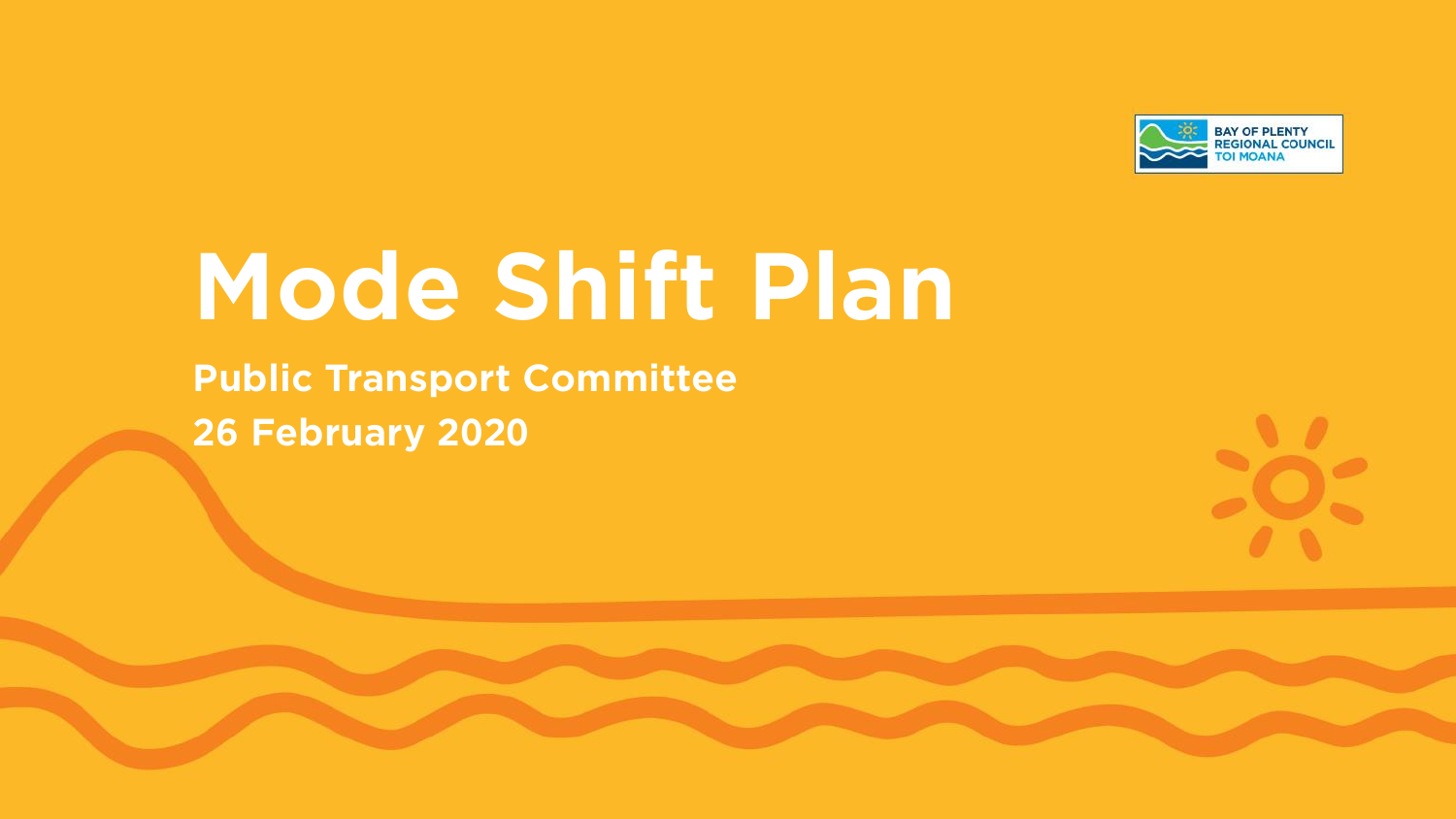

## **Mode Shift Plans**

- **New national initiative: "Keeping Cities Moving" launched September 2019**
- **Action plans for six high-growth urban areas**
- **Build on activities and programmes that are underway, and look to address gaps in those current approaches**





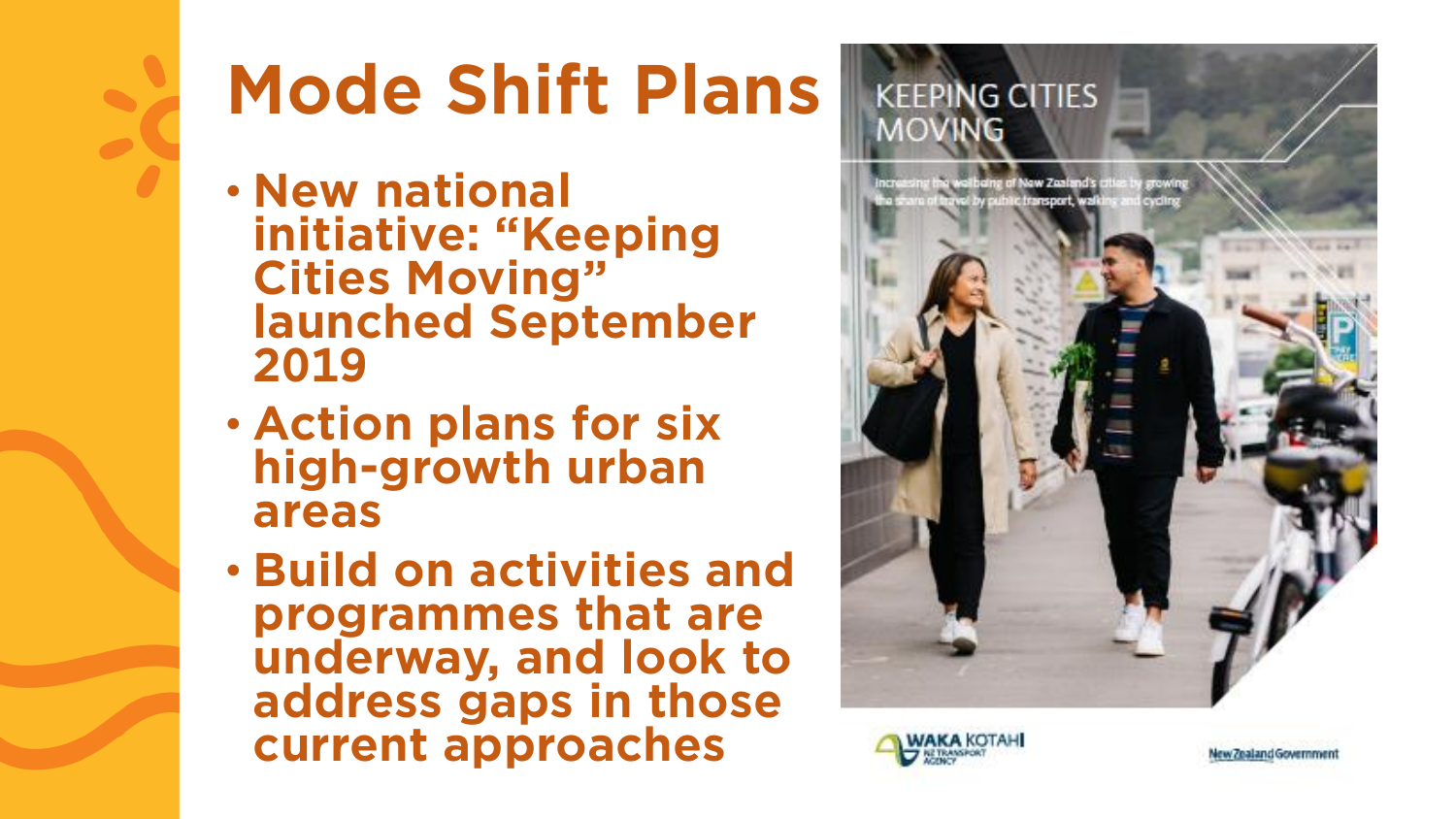

### **Vision and Challenge**

- **Vision – increasing the wellbeing of New Zealand's cities by growing the share of travel by public transport, walking and cycling**
- **The Challenge – to deliver positive transport outcomes by reducing dependency on private vehicles in New Zealand's main urban centres**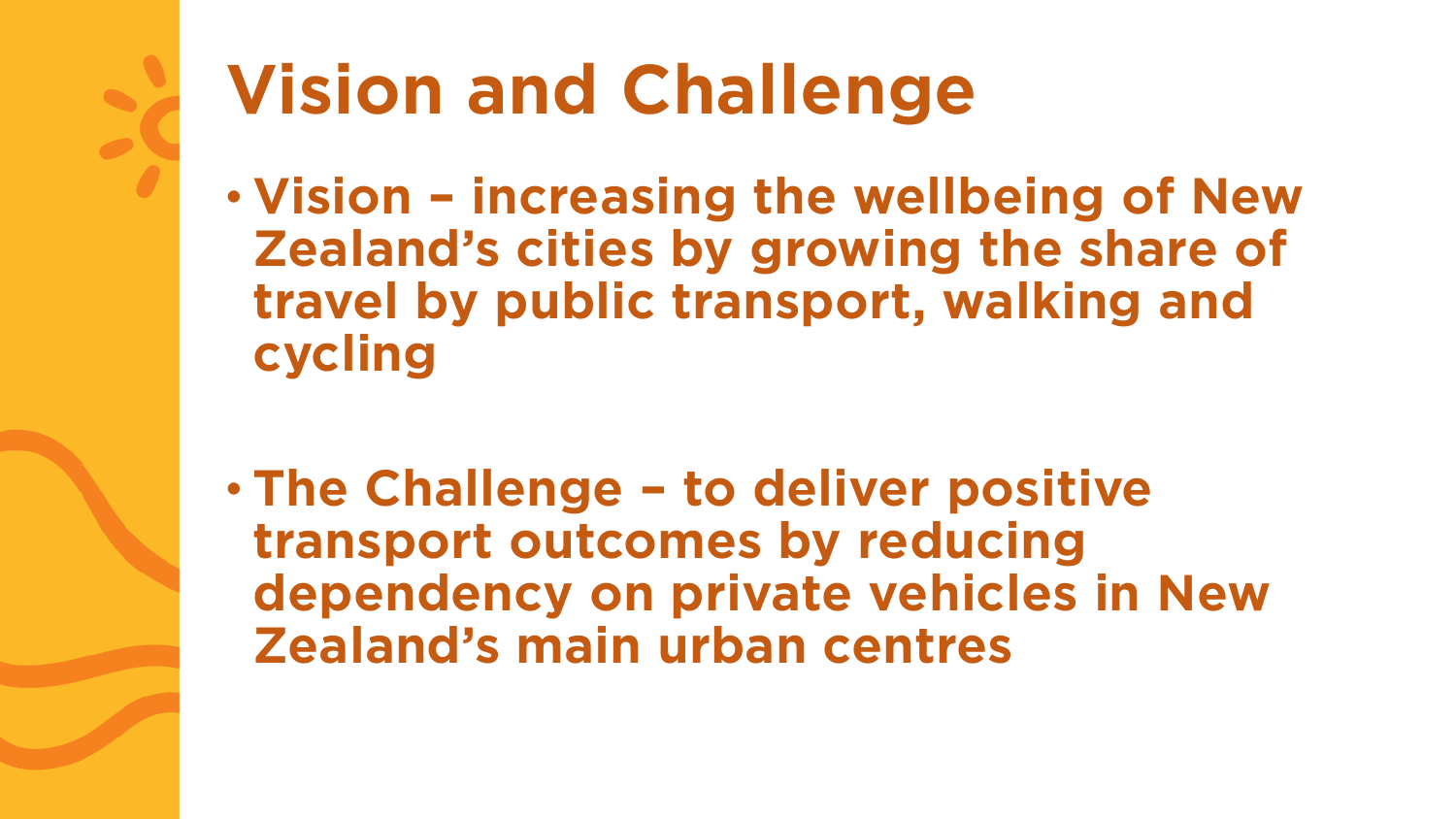### **Why, How, What**

- **Current problems:**
	- **Limited travel choice**
	- **Growing congestion**
	- **Growing vehicle emissions**
	- **Increasing transport-related deaths and serious injuries**
	- **More sedentary lifestyles**
- **How:**
	- **Target the causes of car dependency**
	- **Concentrate of high growth urban areas**
	- **Understand the journeys people make**
	- **Focus on the most effective modes**
	- **Ensure a consistent pace of change**
- **What:**
	- **Shaping urban form**
	- **Making shared and active modes more attractive**
	- **Influencing travel demand and transport choices**